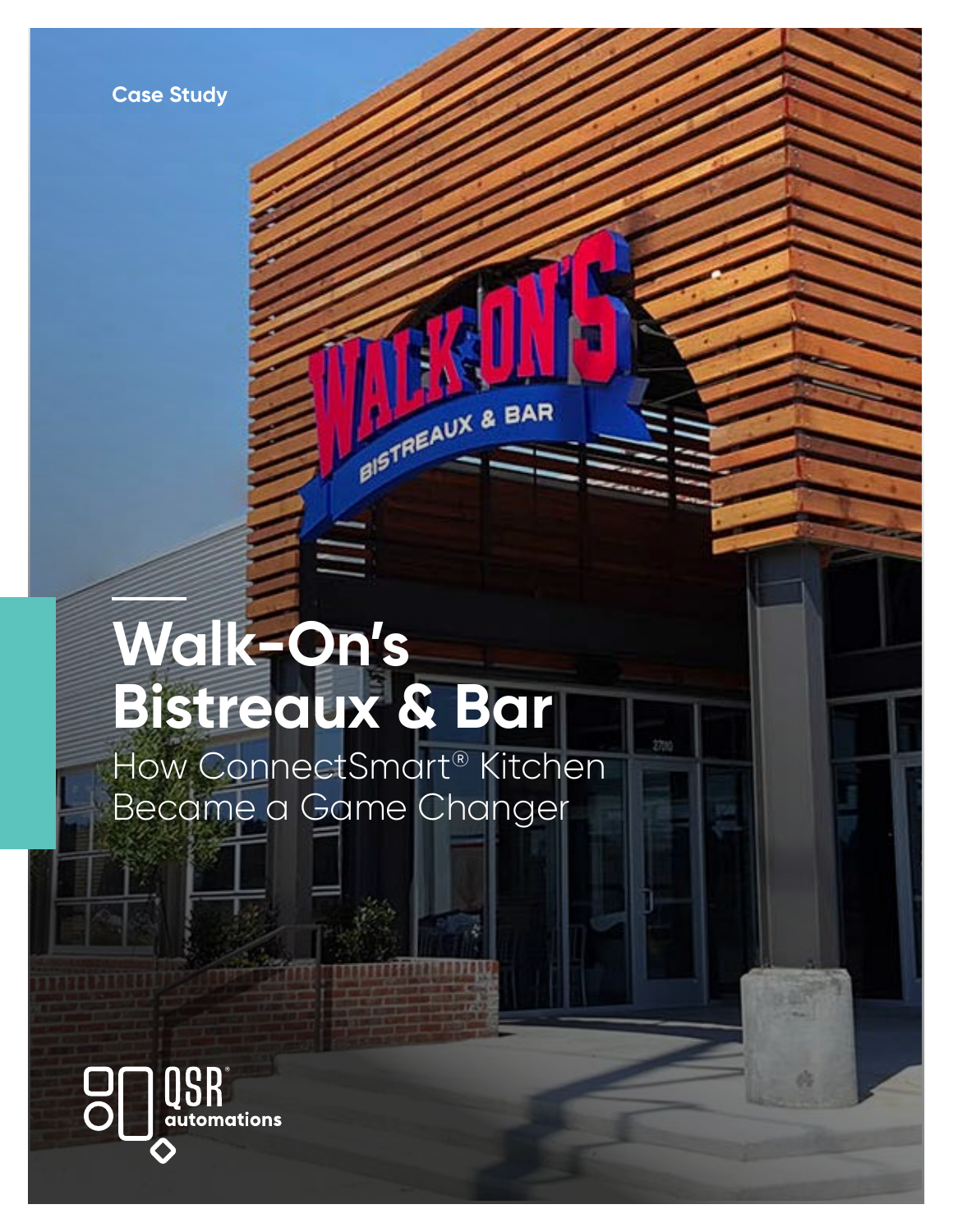

# $2|$

**CASE STUDY CASE STUDY**

| 3

**- Mike Turner,** Vice President of Culinary

In 2012, ESPN named Walk-On's Bistreaux and Bar the Number one Sports Bar in America. Now, That's a title! Established in Louisiana back in 2003 by LSU Basketball alum Brandon Landry and Jack Warner, Walk-On's committed to delivering locally influenced cuisine and memorable game day dining experiences from the opening whistle. Fusing a time-tested "sports and socializing" aesthetic with strong team dynamics, the business has since spread to 120+ sites throughout Louisiana, Alabama, Texas, Mississippi and Tennessee. The winning streak shows no signs of stopping either - but to understand their steady tear towards American Sports Supremacy (and to let up on these sports metaphors a bit) we can chart the Walk-On's story in a bit more detail.

#### THE CHALLENGE

To replace paper tickets while streamlining opera tions and consistency in the kitchen.

#### RESTAURANT PROFILE

Restaurant Type: Casual Dining

Number of Units: 120 + sites, in 5 states.

Year Established 2003

# TICKETS vs AUTOMATION

Walk-On's began humbly enough. It was the tangibly realized dream of two LSU Tiger alum with a shared love for sports and working relationship polished on the court. They ran the restaurant on paper tickets, broadcasting gam and making good on juggling the three points customer satisfaction, business acumen and top notch cuisine. Once the ball got rolling and word got out though, the business needed new strategies to reach their fullest potential. "We were simply looking to improve operations and the consistency of our kitchen," says Keegan Lanier, Director of Operations. "Also, we really wanted to get away from paper tickets."

The critical moment came when seasoned che and Vice President of Culinary Mike Turner cam on board. "When I came to Walk-On's, which w my 4th restaurant, we were using paper tickets. We were running 25 minute checks, the food quality was garbage. We had dead food wilting under hot plates, no balancing, and the hardest working man in the kitchen was the chef. He'd be trying to garnish all the checks and the items, gather all the checks and sell the food." Both Lanier and Turner knew that automation would be the key, but weren't interested in any system than 12-15 minutes using ConnectSmart Kitchen." Ultimately, he acknowledges the multi-faceted nature of restaurant management with kitchen technology and automation. He compares most restaurant processes to running "10,000 gallons of water through a garden hose," noting the absolute necessity of a system that can take all those disparate streams of data, rendering them digestible to whoever is working in the kitchen.

II When I came on to Walk-On's, my 4th restaurant, they<br>were still using paper tickets," says Turner. "And the were still using paper tickets," says Turner. "And the hardest working man in the kitchen was the chef, trying to garnish all the checks and the items, gather it all up, prep and sell the food. *II*<br>
- Mike Turner, Vice President of Culinary

|              | that would take months and months to implement.       |
|--------------|-------------------------------------------------------|
|              | Furthermore, ease-of-use and the ability to           |
|              | customize was their foremost concern. They'd          |
|              | looked at Aloha kitchen, but felt they needed a       |
| $\mathbf{r}$ | back-of-house (BOH) system that reported on           |
| es           | more granular, real-time kitchen data and             |
| of           | margins they could customize. Aloha couldn't          |
| p            | deliver. Fortunately, Turner could pull from his      |
| rd           | experience at the Cheesecake Factory, where           |
|              | he first encountered the Kitchen Display System       |
|              | (KDS) ConnectSmart Kitchen. "Cheesecake               |
|              | factory is a high volume restaurant. I'm talking      |
|              | \$10 to \$30 million per unit, 250 menu items, 800    |
|              | prep items, all fully operational. It's a beast! I've |
|              | done \$100,000 days at cheesecake factory,            |
|              | \$9,000 hours, and never had a check go longer        |
| эf           | than 12-15 minutes using ConnectSmart Kitchen."       |
| e            |                                                       |
| as           | Ultimately, he acknowledges the multi-faceted         |
| Ļ,           | nature of restaurant management with kitchen          |
|              | technology and automation. He compares most           |
| ıg           | restaurant processes to running "10,000 gallons       |
| st           | of water through a garden hose," noting the           |
|              | absolute necessity of a system that can take all      |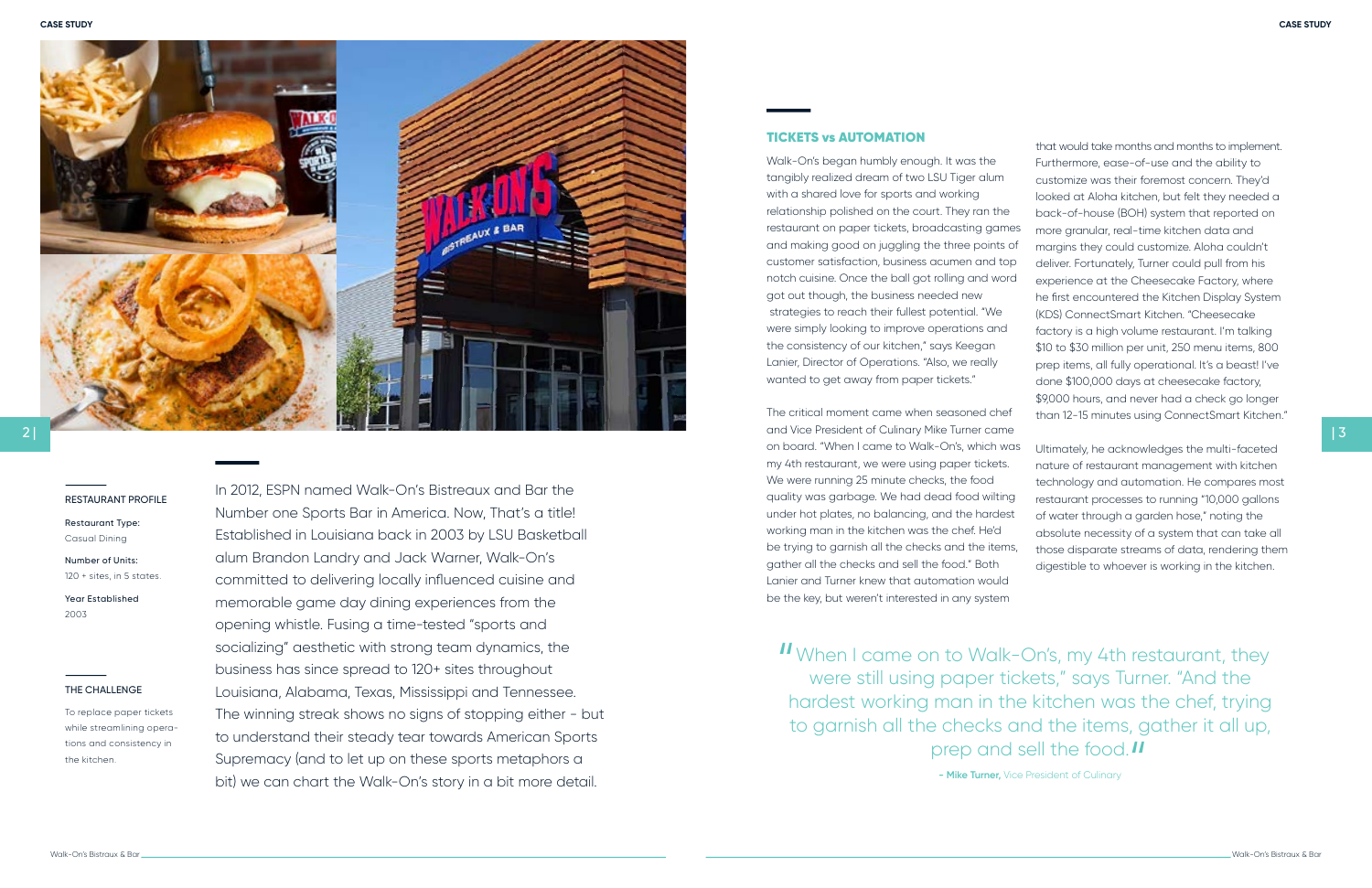

| 5







**- Mike Turner,**  Vice President of Culinary

# THE RESULTS (Stats)

Still, a powerful KDS promising big wins in a short turnaround is one thing. Creating actionable results though? "We're saving a ton on paper alone," says Lanier who cites the "nickel and dime" expense of keeping those ticket registers stocked. He also notes the permanence of the durable hardware, knowing he won't need to constantly replace it or update it, as a built in ROI that keeps on rolling.

Turner, true to his "data guy" moniker, offers some concrete stats. "When I first started, we were running 18-25 minute average ticket times." Since implementing CSK, they've managed to shave off 6-7 minutes, scaling back to a 12-14 minute ticket times. "I'd say a 50% increase in terms of food quality." Both attribute it to the improved labor and efficiency of the KDS, segmenting tasks and spotlighting choke points in the workflow. Furthermore, because of CSK's "spy window" functionality, managers get real-time results on their working stations and can jump in to help when circumstances dictate.

Besides productivity gains via reallocated hours and streamlined ticket times, the system allows Walk-On's to seat more guests (Lanier estimates by 5%), marking an increase in profit. Given the gains they've made from the outset, it's a trend they forecast to only continue.

## THE REMEDY (A New Playbook)

Sometimes, all it takes to make a good team a great team is a few revisions to the playbook. Both Lanier and Turner knew they wanted a robust KDS that could help streamline their workflow and turnover higher guest counts, but wanted to be sure that no matter what they implemented, their team could get on board with minimal fuss. "More importantly, I'm a data guy," says Turner. "I like being able to look at my KDS to determine optimal cook times, chokepoints and potential hazards towards ticket times." Being able to do this "on the fly" is of even higher premium for Turner, who is often visiting different sites in and out of his office. "With CSK, it's really easy for me to see which stations have been impacted based on the data I can get right on the CSK dashboard."

Overall, the implementation process was buttery smooth. They began the process at their test Walk-On's store in Baton Rouge to get the team on board. Once they felt comfortable working with the system, they worked in groups to roll CSK out to their sites 5 at a time, going live in all their stores by the end of 2015. Since then, they've opened 7 more, all running on CSK.

II like being able<br>to look at my to look at my KDS to determine optimal cook times, chokepoints and potential hazards towards ticket times."<br>- Mike Turner